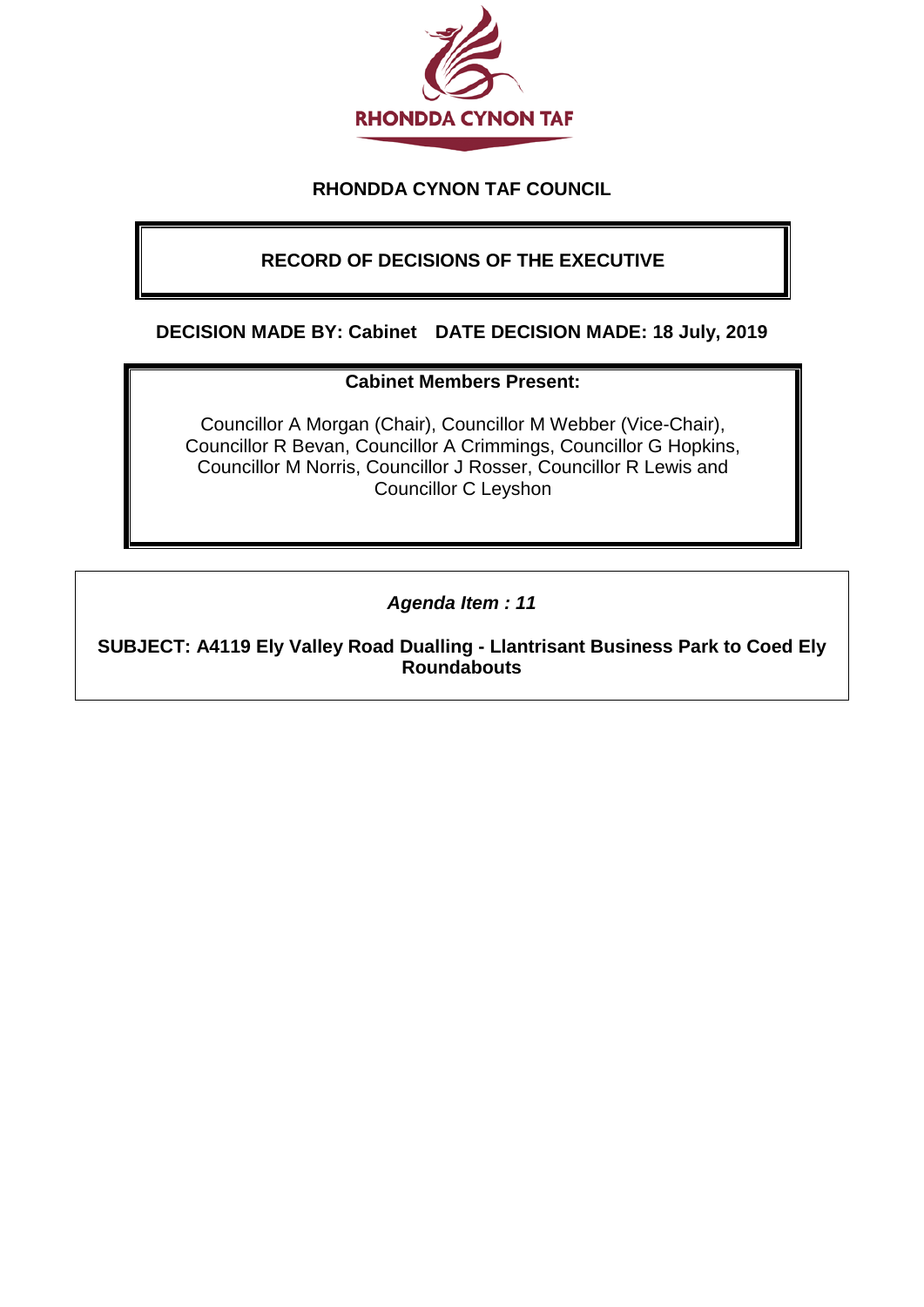### *1. DECISION MADE:*

#### **Agreed –**

- 1. To note the progress made and endorse the next steps in particular the:
	- i. Removal of the South Wales Fire Service roundabout access.
	- ii. Provision of widening to Coed Ely road bridge structure to accommodate standard merge.
	- iii. Provision of a subway south of Coed Ely roundabout to accommodate pedestrian movements.
- 2. To give authority to the Group Director Prosperity, Development and Frontline Services to submit a planning application on behalf of the Council for the new access to the South Wales Fire Service Headquarters adjacent to the A4119.
- 3. To give authority to the Group Director Prosperity, Development and Frontline Services to acquire the land necessary to deliver the additional works to the scheme outlined in the report.

## *2. REASON FOR THE DECISION BEING MADE:*

The need to update Cabinet on the current progress related to the development and delivery of the major transportation project: A4119 Ely Valley Road Dualling – Llantrisant Business Park to Coed Ely Roundabouts from Cabinet Report of 21st June 2018.

The need to obtain authority from Cabinet for the Group Director Prosperity, Development and Frontline Services to submit a planning application on behalf of the Council for the creation of a new access to the South Wales Fire Brigade Headquarters adjacent to the A4119.

The need to clarify the powers delegated to the Group Director Prosperity, Development and Frontline Services to progress a Compulsory Purchase Order (CPO) and Side Roads Order (SRO), if required to the extended area (see Appendix A).

### *3. LINKS TO CORPORATE PRIORITIES/FUTURE GENERATIONS - SUSTAINABLE DEVELOPMENT:*

As outlined within section 8 of the report, the A4119 Ely Valley Road Dualling – Llantrisant Business Park to Coed Ely Roundabouts supports a number of the authorities' own plans, policies and strategies that relate not only to transport, but the wider local agenda.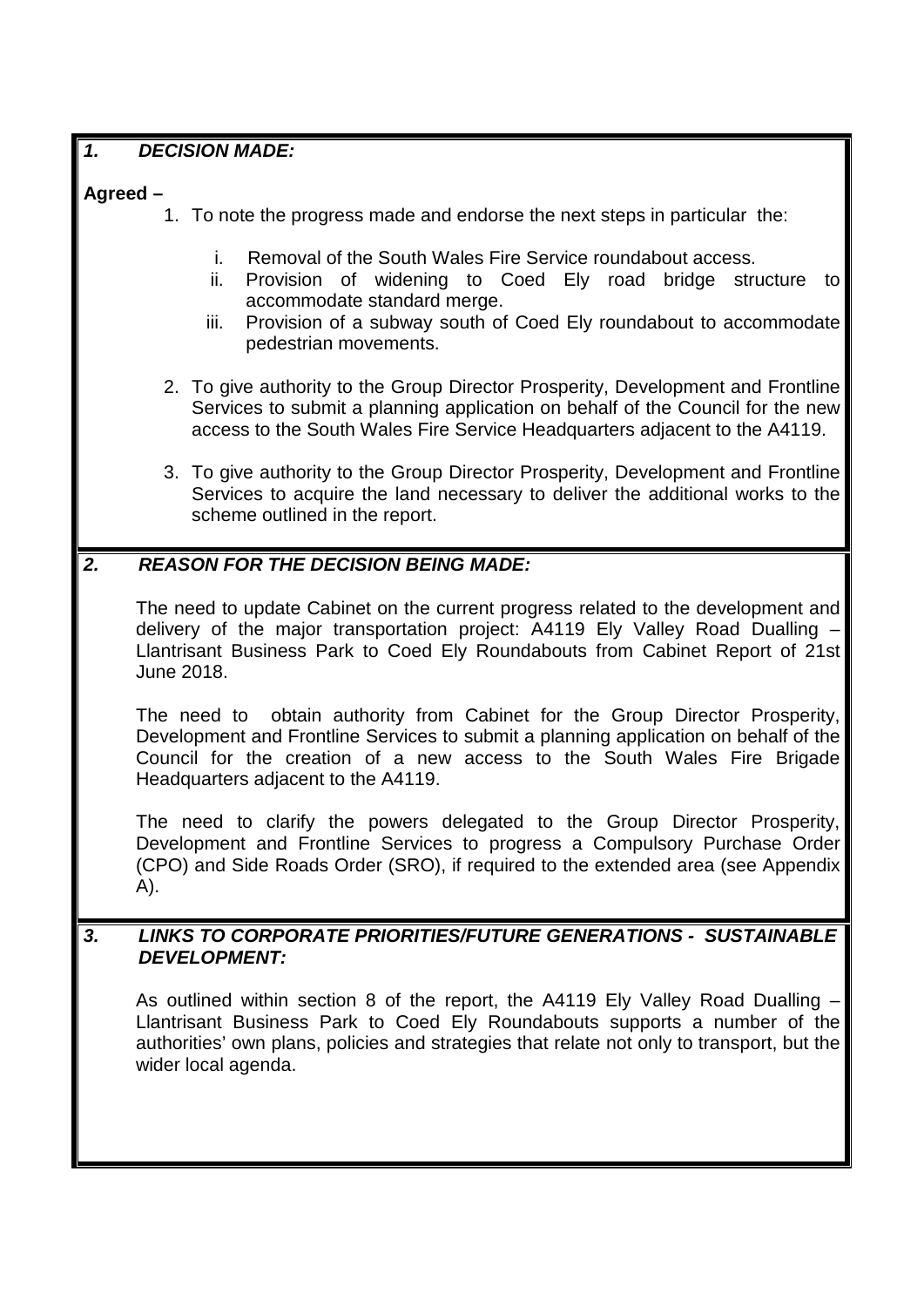| $\boldsymbol{4}$ .                                                                                                                                                                                                                                                                | <b>CONSULTATION UNDERTAKEN PRIOR TO DECISION BEING MADE:</b>                                                                                                                                                                                                                                                                                                                            |
|-----------------------------------------------------------------------------------------------------------------------------------------------------------------------------------------------------------------------------------------------------------------------------------|-----------------------------------------------------------------------------------------------------------------------------------------------------------------------------------------------------------------------------------------------------------------------------------------------------------------------------------------------------------------------------------------|
|                                                                                                                                                                                                                                                                                   | Consultation has commenced and will continue with the stakeholders and parties<br>affected by the A4119 Ely Valley Road dualling Llantrisant Business Park to Coed Ely<br>roundabouts proposals and these include the Council's departments, statutory<br>bodies, statutory undertakers and third parties whose land is required for the<br>proposals.                                  |
| 5.                                                                                                                                                                                                                                                                                | <b>PREVIOUS CONSIDERATION BY A COMMITTEE OF THE COUNCIL:</b>                                                                                                                                                                                                                                                                                                                            |
|                                                                                                                                                                                                                                                                                   | None                                                                                                                                                                                                                                                                                                                                                                                    |
| 6.                                                                                                                                                                                                                                                                                | <b>PERSONAL INTERESTS DECLARED:</b>                                                                                                                                                                                                                                                                                                                                                     |
|                                                                                                                                                                                                                                                                                   | None                                                                                                                                                                                                                                                                                                                                                                                    |
| 7.                                                                                                                                                                                                                                                                                | <b>DISPENSATION TO SPEAK (AS GRANTED BY STANDARDS COMMITTEE):</b>                                                                                                                                                                                                                                                                                                                       |
|                                                                                                                                                                                                                                                                                   | N/A                                                                                                                                                                                                                                                                                                                                                                                     |
|                                                                                                                                                                                                                                                                                   | 8. (a) IS THE DECISION SUBJECT TO CALL-IN BY THE OVERVIEW AND<br><b>SCRUTINY COMMITTEE:</b>                                                                                                                                                                                                                                                                                             |
|                                                                                                                                                                                                                                                                                   | <b>Yes</b>                                                                                                                                                                                                                                                                                                                                                                              |
| Note: This decision will not come into force and may not be implemented until the expiry of<br>3 clear working days after its publication i.e. 24 July 2019 to enable it to be the subject to<br>the Call-In Procedure in Rule 17.1 of the Overview and Scrutiny Procedure Rules. |                                                                                                                                                                                                                                                                                                                                                                                         |
| 8.(b) IF NO, REASONS WHY IN THE OPINION OF THE DECISION-MAKER THE                                                                                                                                                                                                                 |                                                                                                                                                                                                                                                                                                                                                                                         |
|                                                                                                                                                                                                                                                                                   | <b>DECISION IS EXEMPT OR NON APPLICABLE:</b><br>I. COUNCIL / SCRUTINY FUNCTION (CALL IN IS THEREFORE NON APPLICABLE):-                                                                                                                                                                                                                                                                  |
|                                                                                                                                                                                                                                                                                   | Reason: N/A                                                                                                                                                                                                                                                                                                                                                                             |
|                                                                                                                                                                                                                                                                                   | II. URGENT DECISION:-<br>Reason N/A                                                                                                                                                                                                                                                                                                                                                     |
|                                                                                                                                                                                                                                                                                   | 8.(c) IF DEEMED URGENT - SIGNATURE OF PRESIDING MEMBER OR DEPUTY<br>PRESIDING MEMBER OR HEAD OF PAID SERVICE CONFIRMING AGREEMENT<br><b>PROPOSED DECISION IS</b><br><b>THE</b><br><b>REASONABLE</b><br>THAT<br>IN<br><b>ALL</b><br><i>THE</i><br>CIRCUMSTANCES FOR IT BEING TREATED AS A MATTER OF URGENCY, IN<br><b>ACCORDANCE WITH THE OVERVIEW AND SCRUTINY PROCEDURE RULE 17.2:</b> |
|                                                                                                                                                                                                                                                                                   | (PRESIDING MEMBER)<br>(Dated)                                                                                                                                                                                                                                                                                                                                                           |